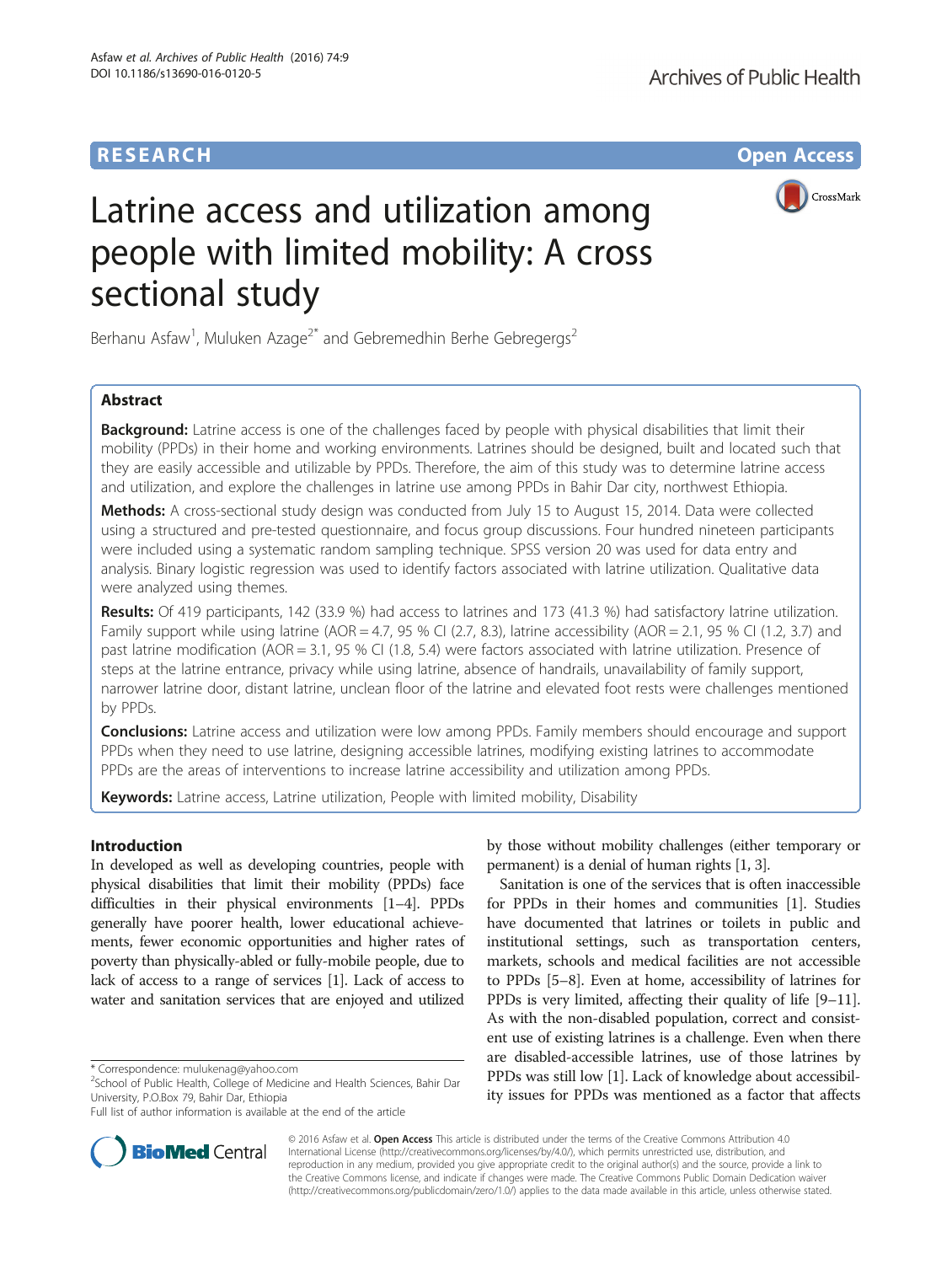the provision of appropriate latrines or toilets for PPDs [[1\]](#page-6-0), and behavior change materials and messages may need to be modified to support adoption of improved sanitation behaviors by PPDs.

Access and regular use of sanitation facilities by PPDs in homes and workplaces has an important role in reducing their risk of developing diseases associated with poor sanitation, as well as in promoting their health and prevention of other diseases associated with disability, like under-nutrition [[12](#page-6-0)–[14\]](#page-6-0). Lack of sanitation facilities compels people to practice open defecation which increases the risk of disease transmission for the whole community [[15, 16](#page-7-0)]. In addition, women with physical disabilities are especially vulnerable to assault when they lack access to a sanitation facility, since they often take advantage of the darkness to relieve themselves, and they cannot outrun an attacker [[1](#page-6-0)].

In Ethiopia, there has been rapid progress on construction of sanitation facilities in all parts of the country since 2003, through the introduction of the Health Extension Program by the Ministry of Health. The availability of improved and shared latrine facilities at household level had increased from 8 % in 2000 to 47 % in 2012 [\[17](#page-7-0)]. The second National Health Sector Transformation Plan of Ethiopia set a goal of 82 % latrine coverage to improve sanitation and hygiene across the country by 2019 [\[18](#page-7-0)].. However, most nongovernmental organizations and government implementers have not addressed disability-focused latrine access and utilization interventions. In addition, the Millennium Development Goals (MDGs) which had generated concern among the global community did not specifically consider the accessibility of latrines for PPDs [[19\]](#page-7-0). Therefore, the aim of this study was to assess latrine access and utilization; identify factors associated with utilization; and explore challenges related to latrine use, among PPDs in Bahir Dar city, Amhara State, Ethiopia.

### Methods and materials

#### Study design, setting and source population

The study used a community-based cross-sectional study design with both quantitative and qualitative methods. The study was conducted from July 15 to August 15, 2014 in Bahir Dar city, the capital of Amhara National Regional State in northwest Ethiopia. The city has a total population of 284,020 (47.5 % male) in nine urban sub-cities [[20](#page-7-0)]. According to the City Labor and Social Affairs Office report (2014), a total of 2,245 people with disabilities (PDs) lived in the city, of which 1,637 (73 %) were people with physical disabilities [[21](#page-7-0)]. Of all the people with physical disabilities in Bahir Dar, only 1,421 (87 %) lived in households with a latrine [[21](#page-7-0)].

#### Study population and variables

The selection criteria included all people with physical disabilities living in the study area, age greater than or equal to 15 years, and who had lived at least six months in a household with some type of a latrine. The dependent variables were access to PPD-accessible latrines (as defined for this study) and utilization, whereas the independent variables to explore latrine utilization by those PPDs with access included socio-demographic characteristics, latrinerelated and environmental factors.

#### Sample size and techniques

A single population proportion formula was used to calculate sample size using Epi Info version 3.5.3, and based on the following assumption: 50 % proportion of latrine access among PPDs (since there was no previous study and it gave adequate minimum sample size). The sample size selection included a 5 % of margin of error, 95 % confidence level, and 10 % non-response rate. The final sample size was 422. Participants were selected using a systematic random sampling technique using list of households that had at least one person with limited mobility of the City Labor and Social Affairs Office as sampling frame. If there were more than one person with limited mobility in a household, lottery method was used to select one participant.

#### Data collection techniques

Nine enumerators (four men and five women) and three supervisors were recruited for the study, and one-day training was provided for all of the staff on proper data collection methods and how to facilitate focus group discussions. A structured questionnaire in the local Amharic language was developed and pre-tested. The final version was used to collect the quantitative data, including sociodemographic characteristics of PPDs, latrine-related and environmental factors, and latrine utilization. A focus group guide was used to collect the qualitative data, which covered latrine access and utilization, and challenges for latrine utilization. Four focus group discussions were conducted; two with men participants only and two with women only, based on the RATS guidelines [\[22\]](#page-7-0). Students, individuals who had no job at the time of study, private and government employees were focus group discussants. Focus group discussants were selected from different kebeles of the City Administration and were not a subset of the participants in the quantitative survey. In each focus group discussion, there was one facilitator and one note taker, and the discussion was also recorded on an audio tape recorder.

#### Data analysis

Data were entered, cleaned and analyzed in SPSS version 20 software. Descriptive statistics such as mean and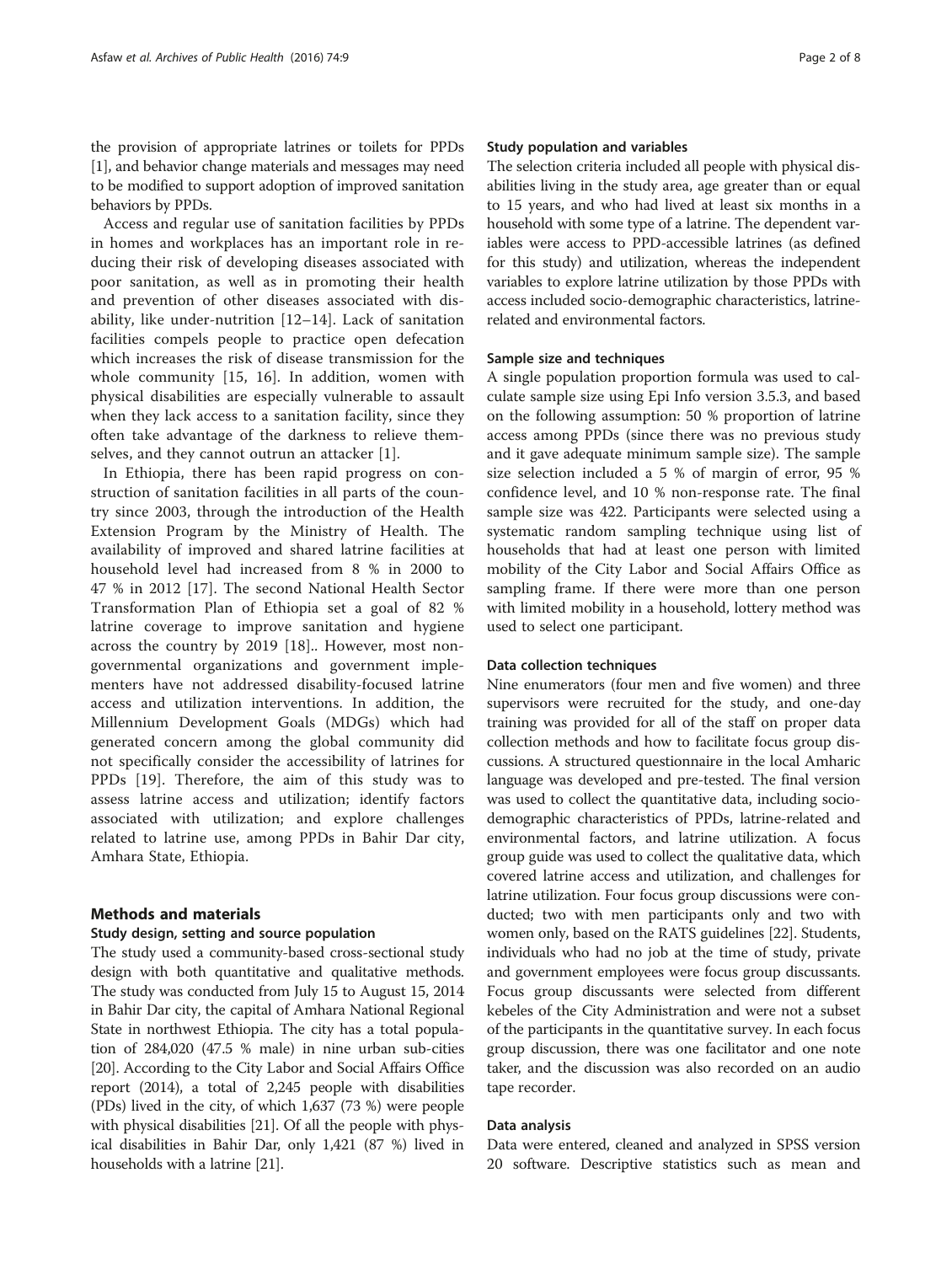proportion were used to describe the data. Bivariate and multivariable logistic regression analyses were performed to identify factors associated with latrine utilization. In bivariate logistic regression, variables whose p-value is  $\leq 0.2$ were retained for multivariable logistic regression analysis. Adjusted odds ratios (AORs) with 95 % CIs were calculated to identify predictors of latrine utilization. The audio data from the focus group discussions were transcribed into text, and the qualitative data were analyzed manually using a content thematic approach, following a framework suggested by the researchers [24].

#### Operational definitions

- 1. People with Physical disabilities is persons who for whatever reason:
	- a. Cannot walk, and may use a wheelchair, trolley, or other mobility device.
	- b. Can walk with difficulty, and need support from e.g. crutches, handrail, or person to lean on.
	- c. Can walk, but experience other physical weakness or lack of coordination including weakness in legs [\[23\]](#page-7-0).
- 2. Functional latrine: a latrine that provides services for household members at the time of data collection
- 3. Satisfactory latrine utilization includes ALL of the following: PPDs live in households with functional latrines and either PPDs self-report using it by themselves or with family support on a regular basis; there are no other means of defecation (potty/bowl) present.
- 4. Accessible latrine for PPDs includes ALL of the following: PPDs having functional latrine that is sufficiently close to their dwellings  $(\leq 6 \text{ m})$ ; without any steps; at least 1 m wide clear path that accommodates any mobility aids (crutches, wheelchair, etc.); a minimum 1 m door width and 1 m square latrine room space inside; and presence of handrails [\[24\]](#page-7-0).
- 5. Past latrine modification is used for those latrines that have been previously constructed inaccessibly, but they are accommodated or are being made suitable for use by people with disabilities, for example, building wheelchair ramps.

### Ethical Considerations

The study was approved by Ethical Review Committee of College of Medicine and Health Sciences, Bahir Dar University, after reviewing the research protocol including the ethical procedures. A letter of permission was obtained from the Amhara National Regional Health Bureau. Data were collected using interviewer administered questionnaire and observational checklist. Informed oral consent was obtained from each participant and parents (for

those participants having age < 18 years) after explaining the purpose of the study. Participants were assured of confidentiality with regard to all information acquired. In addition, during the interviews, each participant was informed that he or she was free to withdraw at any time from the study.

## Results

#### Socio-demographic characteristics

A total of 419 PPDs participated in the study. The majority of the participants, 229 (55 %), were males, and in the age range of 20–24 years (29 %). The mean age of participants was  $29.9 \pm 12.5$  (SD) years. Of the total participants, 188 (45 %) were unable to read and write. By occupation, 169 (40 %) were merchants and 85 (20 %) were students. With regard to the income status of the participants, 132 (32 %) had a monthly income of less than or equal to 200 Birr (9.65 US dollar) (Table [1\)](#page-3-0).

## Latrine access and utilization, latrine related and environmental factors

Only 142 (34 %) participants had PPD accessible latrine access according to the definition used in this study. One hundred and seventy three participants (41 %) reported that they always used the latrine in their household (whether it met the definition of PPD accessible latrine or not), 144 (34 %) reported that they used the latrine rarely and 102 (24 %) reported that they most often used the latrine. When asked about other places used for urination and/or defecation, 154 (62 %) reported that they used an open field, 61 (25 %) used a potty/bowl and 22 (9 %) used nearby bushes. Of all participants, 173 (41 %) had satisfactory latrine utilization (Table [2\)](#page-3-0).

Two hundred eight (50 %) participants had wide latrine walkways allowing the mobility assistive devices to pass smoothly and the rest, 211 (50 %), had grasses, bushes and other barriers blocking the access path to the latrine. One hundred ninety-one (46 %) participants had at least one experience of falling in the latrine room of which 115 (60 %) were injured during the fall. Two hundred six (49 %) latrines were modified in the past to make accessible for PPDs. Only 163 (39 %) latrines were found at recommended distance. Most of the latrines, 277 (66 %) were inaccessible for PPDs. Only 70 (17 %) latrines had supporting handrail (Table [2\)](#page-3-0).

### Reasons for irregular use of the latrines

In the survey, inappropriate design (58 %), 'unclean latrine floor' (21 %), 'open field is convenient' (11 %), and 'too wide squatting holes' (8 %) were reasons mentioned by PPDs for not regularly using the household latrines (Fig. [1\)](#page-4-0).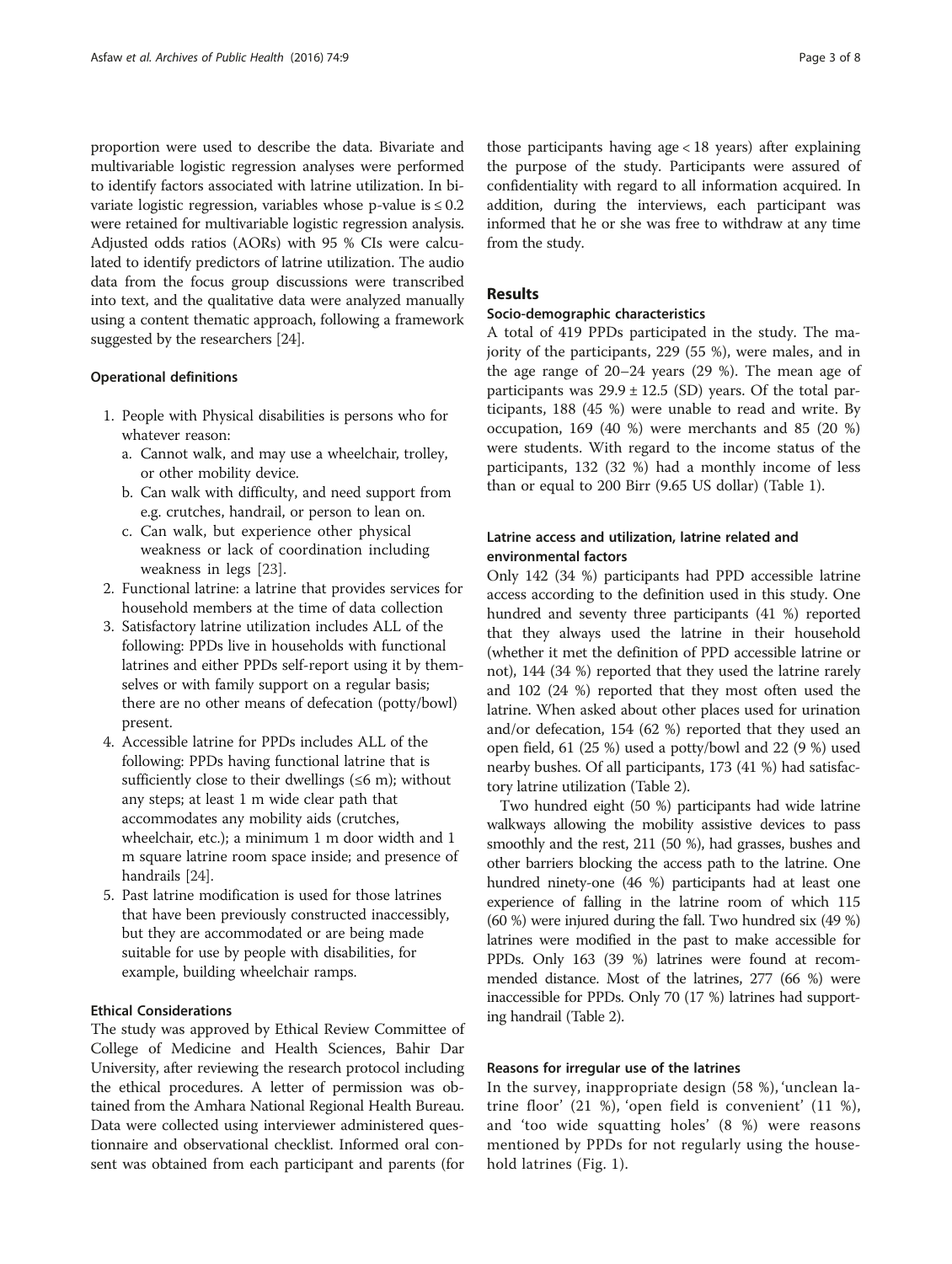| Variable                                | Category                              | Frequency | Percent |
|-----------------------------------------|---------------------------------------|-----------|---------|
| Age                                     | $15 - 19$                             | 66        | 15.8    |
|                                         | $20 - 24$                             | 123       | 29.4    |
|                                         | $25 - 29$                             | 79        | 18.9    |
|                                         | $30 - 34$                             | 39        | 9.3     |
|                                         | $35 - 39$                             | 32        | 7.6     |
|                                         | $\geq 40$                             | 80        | 19.1    |
| Sex                                     | Male                                  | 229       | 54.7    |
|                                         | Female                                | 190       | 45.3    |
| Marital Status                          | Single                                | 199       | 47.5    |
|                                         | Married                               | 138       | 32.9    |
|                                         | Divorced                              | 61        | 14.6    |
|                                         | Widowed                               | 21        | 5.0     |
| <b>Educational Status</b>               | Unable to read/write                  | 188       | 44.9    |
|                                         | Read and write<br>including grade 1-8 | 153       | 36.5    |
|                                         | Grade 9-12                            | 68        | 16.2    |
|                                         | Certificate and above                 | 10        | 2.4     |
| Occupational Status                     | Employed(any)                         | 42        | 10.0    |
|                                         | Merchant/IGA activities               | 208       | 49.6    |
|                                         | House wife                            | 88        | 21.0    |
|                                         | Daily laborer                         | 57        | 13.6    |
|                                         | Jobless                               | 24        | 5.7     |
| Monthly Income<br>(Ethiopian currency)  | ≤200 birr                             | 132       | 31.5    |
|                                         | 201-300 birr                          | 119       | 28.4    |
|                                         | 301-400 birr                          | 88        | 21.0    |
|                                         | $\geq 401$ birr                       | 80        | 19.1    |
| Membership to<br>disability association | Yes                                   | 212       | 49.4    |
|                                         | No                                    | 207       | 50.6    |

<span id="page-3-0"></span>Table 1 Socio-demographic characteristics of the respondents in Bahir Dar, Northwest Ethiopia, 2014 ( $n = 419$ )

## Factors associated with latrine utilization among PPDs

In bivariate logistic regression analysis, age, income, privacy, family support while using latrines, latrine modification in the past and latrine accessibility were factors associated with latrine utilization with a p-value less than 0.2. These variables were further included in the multivariable logistic regression analysis.

In multivariable logistic regression, family support, having a PPD accessible latrine, and past latrine modification had statistically significant associations with latrine utilization. PPDs that have a family support while using latrine were 4.7 times more likely to have satisfactory latrine utilization (AOR = 4.7, 95 % CI (2.7, 8.3). Those PPDs who had accessible latrines were 2 times more likely to have satisfactory latrine utilization than those with inaccessible latrines (AOR = 2.1, 95 % CI (1.2, 3.7). PPDs who made a latrine

| <b>Table 2</b> Level of latrine utilization, latrine related and |
|------------------------------------------------------------------|
| environmental factors among persons with physical disabilities   |
| in Bahir Dar city, 2014                                          |

| Variable                                                                                | Category                              | Frequency      | Percent |
|-----------------------------------------------------------------------------------------|---------------------------------------|----------------|---------|
| Frequency of latrine<br>utilization                                                     | Always                                | 173            | 41.3    |
|                                                                                         | Mostly                                | 102            | 24.3    |
|                                                                                         | Rarely                                | 144            | 34.4    |
| Means of defecation other<br>than latrine ( $n = 246$ )                                 | Open field                            | 153            | 62.3    |
|                                                                                         | Potty/bowl                            | 61             | 24.7    |
|                                                                                         | Nearby bushes                         | 22             | 8.9     |
|                                                                                         | Drainage ditches                      | 8              | 3.2     |
|                                                                                         | Others**                              | $\overline{2}$ | 0.8     |
| Walkway to latrine allows<br>mobility assistance device<br>(wheelchair, crutches, etc.) | Yes                                   | 208            | 49.6    |
|                                                                                         | <b>No</b>                             | 211            | 50.4    |
| Level of latrine utilization                                                            | Satisfactory                          | 173            | 41.3    |
|                                                                                         | Unsatisfactory                        | 246            | 58.7    |
| Distance of latrine<br>from household                                                   | $<= 6$ metaers                        | 163            | 38.9    |
|                                                                                         | $>6$ m                                | 256            | 61.1    |
| Latrine accessibility                                                                   | Accessible                            | 142            | 33.9    |
|                                                                                         | Inaccessible                          | 277            | 66.1    |
| Family support while<br>using latrine                                                   | Yes                                   | 239            | 57.0    |
|                                                                                         | <b>No</b>                             | 180            | 43.0    |
| Type of latrine                                                                         | Traditional dry pit<br>latrine        | 315            | 75.2    |
|                                                                                         | Ventilated<br>improved pit<br>latrine | 55             | 13.1    |
|                                                                                         | Pour flush latrine                    | 41             | 9.8     |
|                                                                                         | Others**                              | 8              | 1.9     |
| Availability of Hand<br>washing facility                                                | Yes                                   | 187            | 44.6    |
|                                                                                         | <b>No</b>                             | 232            | 55.4    |
| Privacy while using latrine                                                             | Yes                                   | 240            | 57.3    |
|                                                                                         | No                                    | 179            | 42.7    |
| Falling history inside latrine room                                                     | Yes                                   | 191            | 45.6    |
|                                                                                         | No                                    | 228            | 54.4    |
| Injury history when falling in<br>latrine room $(n = 191)$                              | Yes                                   | 115            | 60.2    |
|                                                                                         | No                                    | 76             | 39.8    |
| Latrine modification in the past<br>(at least one trial)                                | Yes                                   | 206            | 49.2    |
|                                                                                         | No                                    | 213            | 50.8    |

Means of defecation other than latrine- Others\*\*- Plastic containment (flying toilets)

Type of latrine- Others\*\* - (Modified bucket type latrines)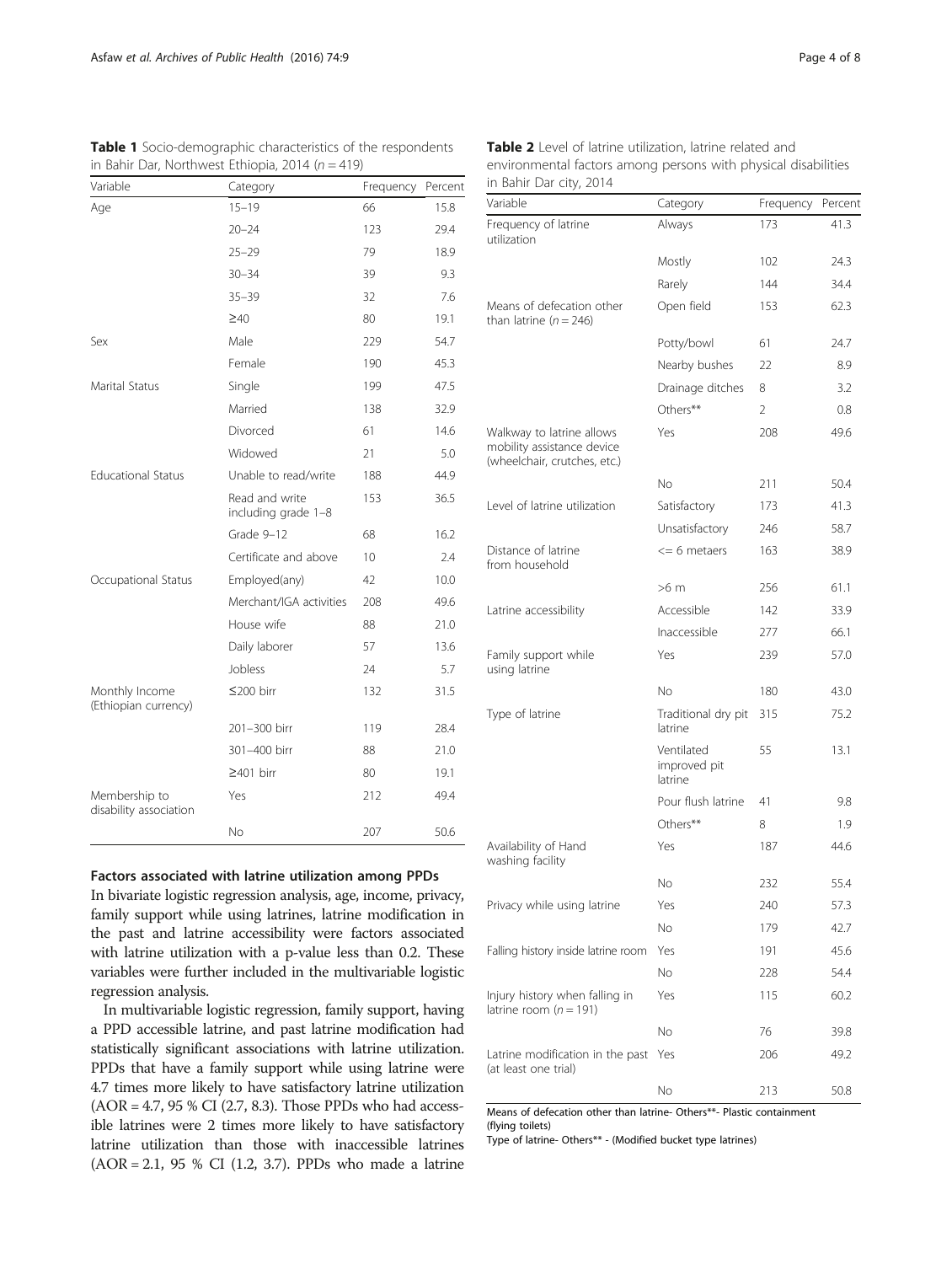<span id="page-4-0"></span>

modification in the past were 3 times more likely to use latrine as compared to PPDs with no past latrine modification (AOR = 3.1, 95 % CI (1.8, 5.4) (Table [3\)](#page-5-0).

## Qualitative result

Seven themes were identified during the exploration of challenges for latrine utilization from the focus group discussions.

#### Presence of steps at latrine entrance (Theme 1)

The presence of steps at the entrance of latrine door was raised as a big challenge of PPDs for not using latrine regularly. An 18 year old woman said, "I sometimes intentionally slept hungry in order not to go latrine at night, since the latrine is not accessible. A 22 year old male noted that "when sometimes I fall on latrine steps, my family usually says "Who forced you to use latrine?" and further suggest that it would be fine if I used open field."

#### Privacy while using latrine (Theme 2)

A 21 year old female explained that "…. as a female, we need extreme privacy in using the latrine". A 29 year old man who used a crutch said "Privacy is a significant issue. Take me as an example; I would rather use nearby forests even if it is harder than being seen by others while defecating."

#### Availability of supporting handrails (Theme 3)

Availability of supporting handrails was identified as a barrier to use of latrines that were not PPD accessible. For instance, a 38 year old woman said, "I mostly use the open field because the toilet floor is slippery and there is nothing to hold on the wall."

#### Family support (Theme 4)

Family support enabled latrine use for PPDs. A 34 year old man said "Above all things, for us, family support is ideal. Even if latrine has design problems, with family support we can always use it. My elder son helps me always while using the latrine."

#### Narrow latrine door (Theme 5)

The width of the door to the latrine can cause challenges for access. A 33 year old male explained that "I myself use a wheelchair, and I can't get into the latrine with the wheelchair because the latrine door is narrow and old, and its nails are left sticking out of the wood."

## Distance of latrine from household (Theme 6)

When discussing proximity of the latrine, a 23 year old female student, said that "The lucky ones have their latrine at home". Another 25 year old woman who used two crutches said "There is no question at all about the necessity of latrine. But I always struggle to use it. The struggle starts from the location where it was built. My family latrine is at the corner of our compound and the path to the latrine is covered with bushes and grass."

Unclean floor and elevated squatting foot rests (Theme 7) A 22 year old woman said that "The main reason for me for not using the latrine regularly is the cleanliness of the floor, it is disgusting and offensive. Some family members, especially young children, are urinating and defecating outside the squatting hole and all day long the latrine floor stays unclean and it's uncomfortable for me to use."

## **Discussion**

Although presence of a household latrine was one of the selection criteria for the study, latrine access for PPDs (using the definition in this study) was only 34 % of the participants, showing that most available latrines are not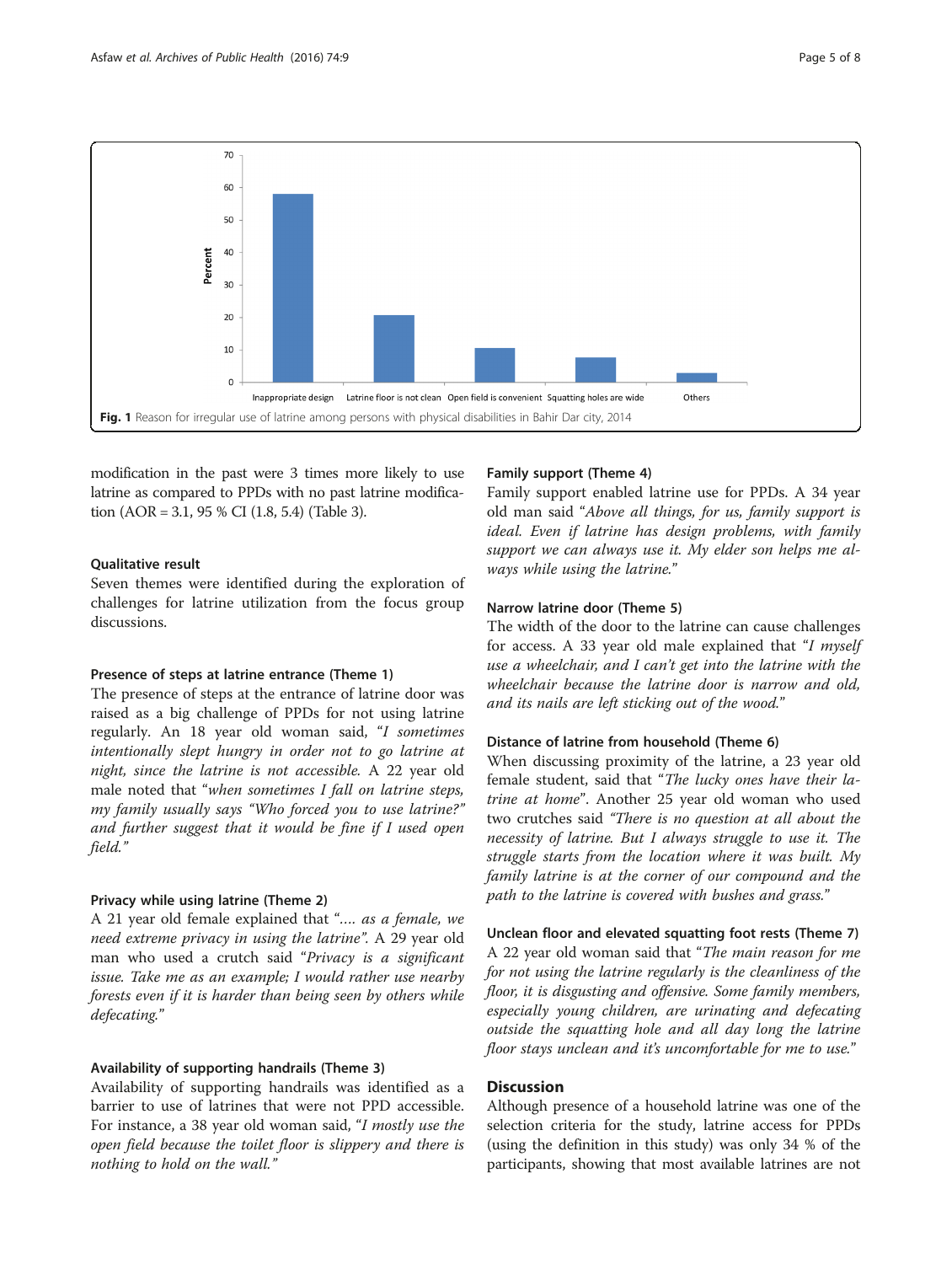| Variables                               | Category                                | Latrine utilization |                    | COR (95 % CI)      | AOR (95 %          |
|-----------------------------------------|-----------------------------------------|---------------------|--------------------|--------------------|--------------------|
|                                         |                                         | Satisfactory (%)    | Unsatisfactory (%) |                    | $\bigcup$          |
| Sex                                     | Male                                    | 103 (45.0)          | 126 (55.0)         | $1.4(1.0-2.1)$     |                    |
|                                         | Female                                  | 70 (36.8)           | 120 (63.2)         | 1.0                |                    |
| Age                                     | $15 - 19$                               | 18 (27.3)           | 48 (72.7)          | $0.7(0.3-1.4)$     |                    |
|                                         | $20 - 24$                               | 61 (49.6)           | 62 (50.4)          | $1.8(1.0-3.3)$     |                    |
|                                         | $25 - 29$                               | 37 (46.8)           | 42 (53.2)          | $1.6(0.9 - 3.1)$   |                    |
|                                         | $30 - 34$                               | 16(41.0)            | 23 (59.0)          | $1.3(0.6-2.8)$     |                    |
|                                         | $35 - 39$                               | 13 (40.6)           | 19 (59.4)          | $1.3(0.6 - 3.0)$   |                    |
|                                         | >40                                     | 28 (35.0)           | 52 (65)            | 1.0                |                    |
| <b>Educational status</b>               | Unable to read/write                    | 74 (39.4)           | 114 (60.6)         | 1.00               |                    |
|                                         | Read and write including<br>grade $1-8$ | 61 (39.9)           | 92 (60.1)          | $1.0(0.7-1.6)$     |                    |
|                                         | Grade 9-12 (high school)                | 31 (45.6)           | 37 (54.4)          | $1.3(0.7-2.3)$     |                    |
|                                         | Certificate and above                   | 7(70.0)             | 3(30.0)            | $3.6(1.0-14.3)$    |                    |
| Occupation                              | Employed (any)                          | 18 (42.9)           | 24 (57.1)          | $1.8(0.6-5.3)$     |                    |
|                                         | Merchant/IGA activities                 | 95 (45.7)           | 113 (54.3)         | $2.0(0.8-5.1)$     |                    |
|                                         | House wife                              | 38 (43.2)           | 50 (56.8)          | $1.8(0.7-4.9)$     |                    |
|                                         | Daily laborer                           | 15(26.3)            | 42 (73.7)          | $0.9(0.3-2.5)$     |                    |
|                                         | Jobless                                 | 7(29.2)             | 17 (70.8)          | 1.0                |                    |
| Membership to disability<br>association | Yes                                     | 21 (9.9)            | 191 (90.1)         | $0.04(0.02 - 0.1)$ |                    |
|                                         | No                                      | 152 (73.4)          | 55 (26.6)          | 1.0                |                    |
| Privacy                                 | Yes                                     | 112 (46.7)          | 128 (53.3)         | $1.7(1.1-2.5)$     |                    |
|                                         | No                                      | 61(34.1)            | 118 (65.9)         | 1.0                |                    |
| Monthly income (Ethiopian Birr)         | ≤200 birr                               | 54 (34.1)           | 87 (63.9)          | 1.0                |                    |
|                                         | 201-300 birr                            | 50 (42.0)           | 69 (58.0)          | $1.4(0.8-2.3)$     |                    |
|                                         | 301-400 birr                            | 36 (41.0)           | 52 (59.0)          | $1.3(0.8-2.3)$     |                    |
|                                         | $\geq 401$ birr                         | 42 (52.5)           | 38 (47.5)          | $2.1(1.2-3.8)$     |                    |
| Family support                          | Yes                                     | 139 (58.2)          | 100 (41.8)         | 5.9 (3.8, 9.4)     | 4.7 (2.7, 8.3)     |
|                                         | No                                      | 34 (18.9)           | 146 (81.1)         | 1.0                | 1.0                |
| Past latrine modification               | Yes                                     | 116 (56.3)          | 90 (43.4)          | 3.5(2.3,5.3)       | $3.1$ $(1.8, 5.4)$ |
|                                         | <b>No</b>                               | 57 (26.8)           | 156 (73.2)         | 1.0                | 1.0                |
| Latrine accessibility                   | Accessible                              | 76 (53.5)           | 66 (46.5)          | 2.14 (1.4, 3.2)    | 2.1(1.2, 3.7)      |
|                                         | Inaccessible                            | 97 (35.0)           | 180 (65.0)         | 1.0                | 1.0                |

<span id="page-5-0"></span>Table 3 Binary and Multivariable Logistic Regression on factors associated with latrine utilization among PPDs in Bahir Dar, 2014

accessible for PPDs. The reasons might be due to the little attention given by government and non-governmental organizations to support construction of accessible latrines for PPDs, low awareness of PPD needs in latrine design in the communities, and/or lack of financing by households with PPDs. The World Health Organization (WHO) suggests that awareness-raising and challenging negative attitudes are the first steps towards having accessible latrines for PPDs [\[1\]](#page-6-0).

The latrine utilization rate was 41 %, which is in line with the results of a study carried out in Mali on which 42 % of the PPDs regularly used latrines [[25](#page-7-0)]. However, it is lower than the second national health sector transformation plan of Ethiopia: to reach latrine coverage 82 % by the end of 2019 [\[18](#page-7-0)]. The low latrine utilization in the current study might be due to low level of awareness and accessibility of latrine for PPDs. The National Hygiene and Sanitation Strategic Action Plan clearly set a strategy of ensuring proper construction and hygienic latrines which could be used by all members including PPDs [[26\]](#page-7-0).

Family support in using latrines, latrine accessibility and past latrine modification were factors associated with latrine utilization among people with physical disabilities in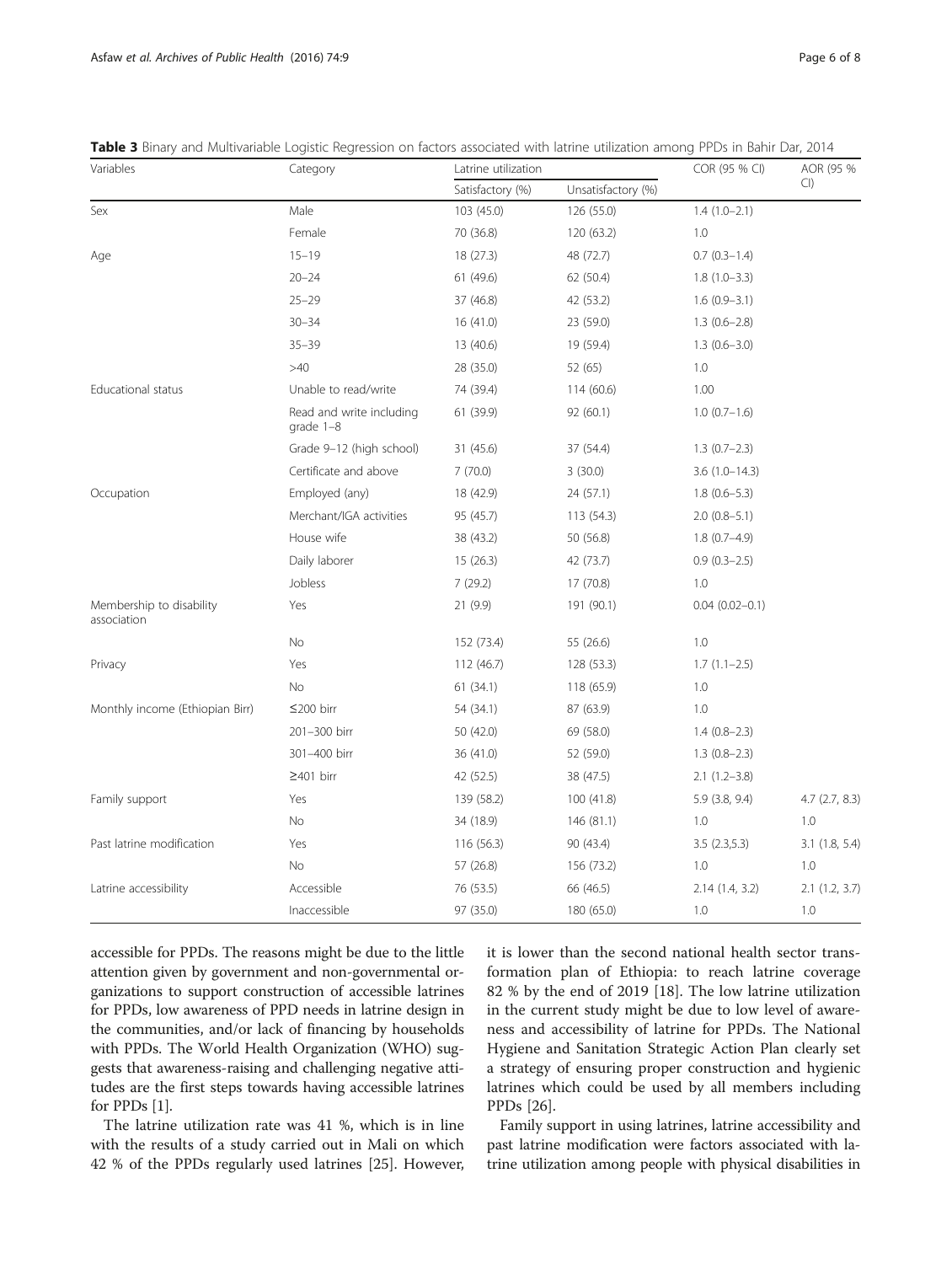<span id="page-6-0"></span>the study area. PPDs that had family support were 4.7 times more likely to have satisfactory latrine utilization. This is in line with finding from Mali where family support was significantly associated with latrine [\[27\]](#page-7-0). Moreover, during the focus group discussions, family support was a principal factor to develop courage and confidence to regularly utilize a latrine.

PPDs with accessible latrines were two times more likely to have satisfactory latrine utilization as compared to their counterparts. The focus group discussion participants outlined the necessity of step-free latrines to support accessibility for those with mobility challenges.

PPDs whose household latrine has been modified in the past were three times more likely to use the latrine as compared to PPDs with no past latrine modification of the standard latrine design. The finding was supported in a focus group discussion, where a latrine was modified with a wider doorway and rope pull to make the latrine more comfortable for a woman using double crutches. Whenever existing latrines are modified to accommodate physically disabled family members, the chance of utilization increases as reported during a disability-focused program by Plan International Kenya in Kilifi, Kenya. The Kenyan study was a good example where disabled people had modified latrines to suit their situation, and the modifications included raised toilet seats, which allow users to sit comfortably, and use of two raised blocks on either side of the drop hole to avoid squatting [[28](#page-7-0)].

This study has some limitations. The cross sectional study design limits the ability to establish cause and effect relationships with the variables and the outcomes. In addition, only mobility issues were included, not other types of disabilities like visual and hearing disabilities.

## Conclusions and recommendations

PPD accessible latrines and latrine utilization were found to be low among people with physical disabilities. Family support, latrine accessibility and past latrine modification were predictors of latrine utilization. Presence of entrance steps, lack of privacy, unavailability of handrails, lack of family support, narrow doors, distant location of latrine and elevated squatting foot rests were challenges mentioned by PPDs in consistently using latrines. Thus, responsible bodies should advocate for and design accessible and inclusive latrines, encourage family members to support people with physical disabilities in using latrines, and modify existing latrines to accommodate people with physical disabilities to improve the situation.

#### Abbreviations

PPDs: People with physical disabilities, AOR, Adjusted Odds ratio; HH: Households; OR: Odds ratio; SPSS: Statistical Package for Social Sciences; WHO: World Health Organization; WASH: Water Sanitation and Hygiene; IGA: Income Generating Activity.

#### Competing of interests

The authors declare that they have no competing interest.

#### Authors' contribution

BA conceived and designed the study, performed analysis, interpretation of data and drafted the manuscript. MA and GBG assisted with the design, conception, analysis, and interpretation of data and critically reviewed the manuscript. All authors read and approved the final manuscripts.

#### Acknowledgements

We are grateful for Bahir Dar University to give chance to study this research project. We also thank Hazel Jones (Loughborough University, UK) and Priscilla Magrath (School of Anthropology, University of Arizona) for sending us valuable disability WASH documents. We would like to thank Dr. Hardeep Rai Sharma from Kurusksherta University, India, for his valuable comment. We are also grateful to the cooperation of the study participants and grateful to Bahir Dar city labor and social affairs Office and Leonard Cheshire foundation for their kind assistance when preparing the proposal and data collection.

#### Author details

<sup>1</sup>Organization for Rehabilitation and Development in Amhara (ORDA), MDG -Urban Sanitation Project, P.O.Box 132, Bahir Dar, Ethiopia. <sup>2</sup>School of Public Health, College of Medicine and Health Sciences, Bahir Dar University, P.O.Box 79, Bahir Dar, Ethiopia.

#### Received: 9 October 2015 Accepted: 13 January 2016 Published online: 01 March 2016

#### References

- 1. World report on disability. [Internet]. World Health organization. 2011. Available from: [http://www.who.int/disabilities/world\\_report/2011/en/](http://www.who.int/disabilities/world_report/2011/en/).
- 2. Baird WO, McGrother C, Abrams KR, Dugmore C, Jackson RJ. Access to dental services for people with a physical disability: a survey of general dental practitioners in Leicestershire, UK. Community Dent Health. 2008; 25(4):248–52.
- 3. Ministry of Gender Labour and Social Development. Accessibility Standards : A practical guide to create a barrier free physical environment in Uganda. Uganda National Action on Physical Disability (UNAPD). 2010.
- 4. Hanass-Hancock J, Alli F. Closing the gap: training for healthcare workers and people with disabilities on the interrelationship of HIV and disability. Disability and rehabilitation. 2015;37(21):2012-21.
- 5. Popplewell NT, Rechel BP, Abel GA. How do adults with physical disability experience primary care? A nationwide cross-sectional survey of access among patients in England. BMJ open. 2014;4(8):e004714.
- 6. Allerton L, Emerson E. British adults with chronic health conditions or impairments face significant barriers to accessing health services. Public health. 2012;126(11):920–7.
- Donnelly C, McColl MA, Charlifue S, Glass C, O'Brien P, Savic G, et al. Utilization, access and satisfaction with primary care among people with spinal cord injuries: a comparison of three countries. Spinal Cord. 2007;45(1): 25–36.
- 8. Clarke P, Ailshire JA, Lantz P. Urban built environments and trajectories of mobility disability: findings from a national sample of community-dwelling American adults (1986–2001). Social science & medicine (1982). 2009;69(6): 964–70.
- 9. Whiteneck G, Meade MA, Dijkers M, Tate DG, Bushnik T, Forchheimer MB. Environmental factors and their role in participation and life satisfaction after spinal cord injury. Arch Phys Med Rehabil. 2004;85(11):1793–803.
- 10. Mortenson WB, Noreau L, Miller WC. The relationship between and predictors of quality of life after spinal cord injury at 3 and 15 months after discharge. Spinal Cord. 2010;48(1):73–9.
- 11. Ho PS, Kroll T, Kehn M, Anderson P, Pearson KM. Health and housing among low-income adults with physical disabilities. J Health Care Poor Underserved. 2007;18(4):902–15.
- 12. Eide A, Loeb M. Living conditions among people with activity limitations in Zambia: a national representative study. Oslo: SINTEF; 2006. p. 2006.
- 13. Eide A, van Rooy G, Loeb M. Living conditions among people with activity limitations in Namibia: a representative national survey. SINTEF: Oslo; 2003. p. 2003.
- 14. Loeb M, Eide H. Living conditions among people with activity limitations in Malawi: a national representative study. Oslo: SINTEF; 2004. p. 2004.